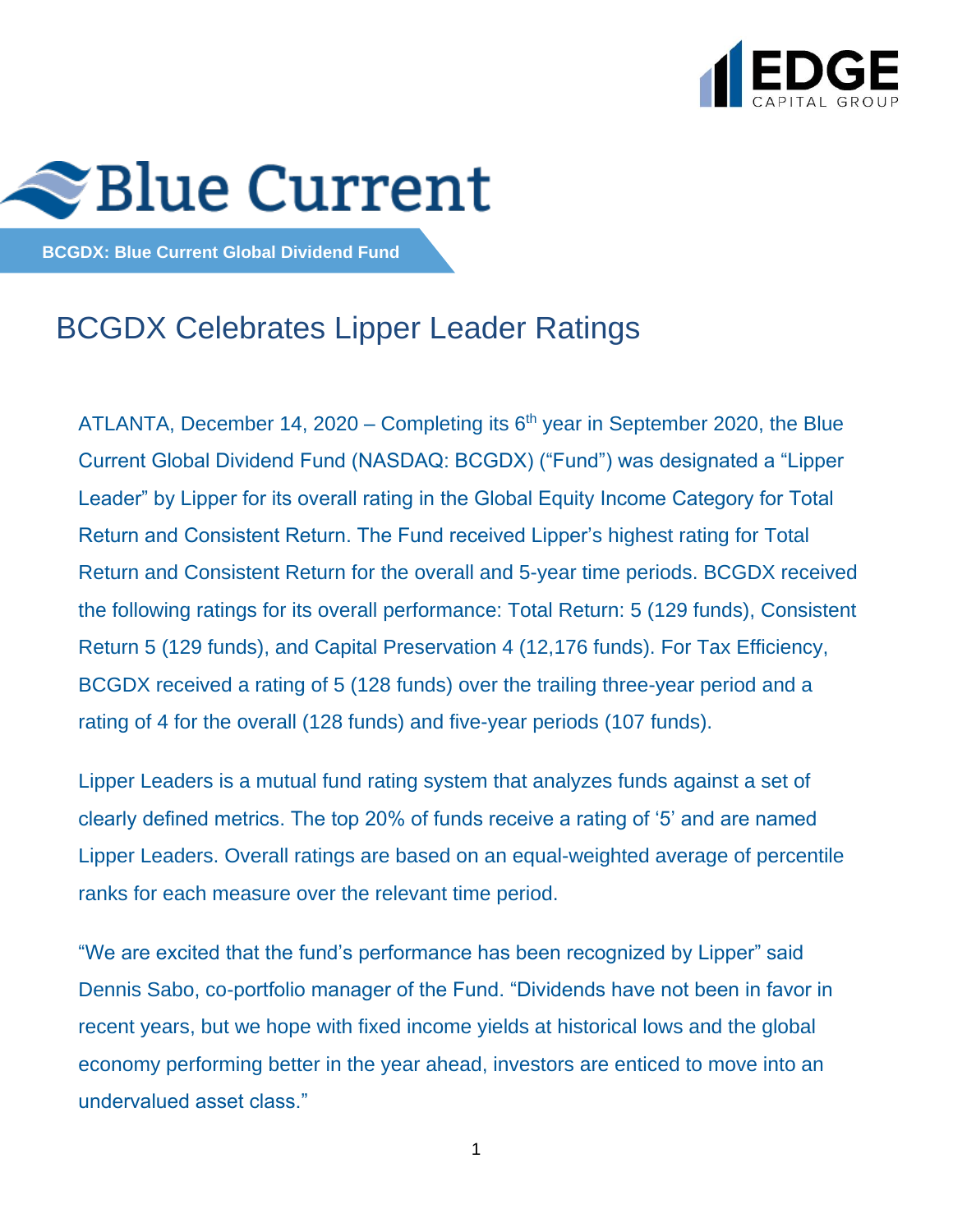

Launched on September 18, 2014, the Fund, which is co-managed by Harry Jones and Dennis Sabo, has \$45 million in assets and is available for purchase at most major custodians under the ticker symbol BCGDX.

The Fund utilizes its investment strategy in growing cash flow through what we believe is a niche universe of high quality, dividend-paying companies with sustainable business models and dividend policies. The primary objectives are to pay a stable and increasing dividend each quarter and deliver attractive long term capital appreciation to investors.

## **About Blue Current Global Dividend Fund**

The Blue Current Global Dividend Fund utilizes Edge's investment strategy in selecting global companies that offer an attractive yield and are expected to reward investors through increasing cash flow over time. The primary objectives are to seek current income and deliver long-term capital appreciation to investors. For more information, please visit [www.BlueCurrentFunds.com.](http://www.bluecurrentfunds.com/)

## **About Edge Capital Group**

Edge Capital is a boutique financial advisory firm devoted exclusively to serving individuals, families and institutions with substantial wealth. We understand that significant wealth presents uniquely complex situations, ones that modeling and off-theshelf solutions ignore. As an independent, employee-owned firm, we provide objective, holistic advice guided only by our clients' best interests. Whether the need is to strategically enhance cash flow or facilitate multigenerational wealth, Edge tailors each financial solution to each client's unique circumstances from the ground up. Edge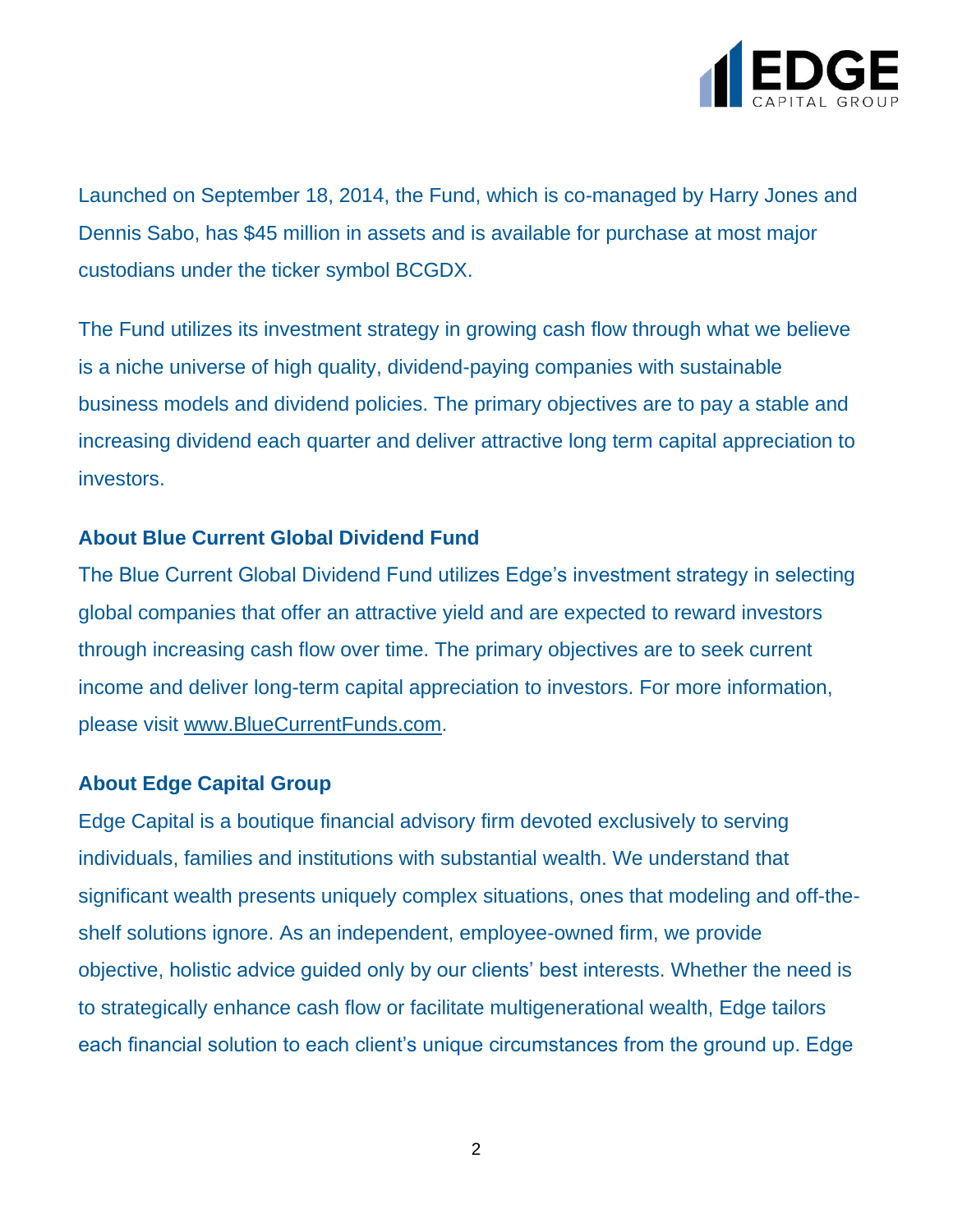

Capital is the advisor to the Blue Current Global Dividend Fund. For more information, visit [www.EdgeCapPartners.com.](http://www.edgecappartners.com/)

**Mutual fund investing involves risk. Principal loss is possible. The Fund's investment objectives, risks, charges and expenses must be considered carefully before investing. The prospectus contains this and other important information about the Fund and may be obtained by calling 1-800-514-3583 or visiting www.bluecurrentfunds.com. Read the prospectus carefully before investing.** The Fund may not be suitable for all investors. There is no guarantee that this, or any, investing strategy will be successful. Returns from dividend-paying stocks may underperform the returns from the overall stock market. Since the Fund invests primarily in dividend-paying stocks, the Fund's performance may at times be better or worse than the performance of mutual funds that focus on other types of strategies. Performance data quoted represents past performance; past performance does not guarantee future results.

The Blue Current Global Dividend Fund is distributed by Ultimus Fund Distributors,  $ILC.$ 

Lipper Leader Disclosure: As of 09/30/2020, Lipper ratings for Total Return reflect funds' historical total return performance relative to peers; Lipper ratings for Consistent Return reflect funds' historical risk-adjusted returns, adjusted for volatility, relative to peers; Lipper ratings for Preservation reflect funds' historical loss avoidance relative to other funds within the same asset class. Preservation ratings are relative, rather than absolute, measures and funds named Lipper Leaders for Preservation may still experience losses periodically; those losses may be larger for equity and mixed equity funds than for fixed income funds. The Lipper ratings are subject to change every month and are based on an equal-weighted average of percentile ranks for the Total

3